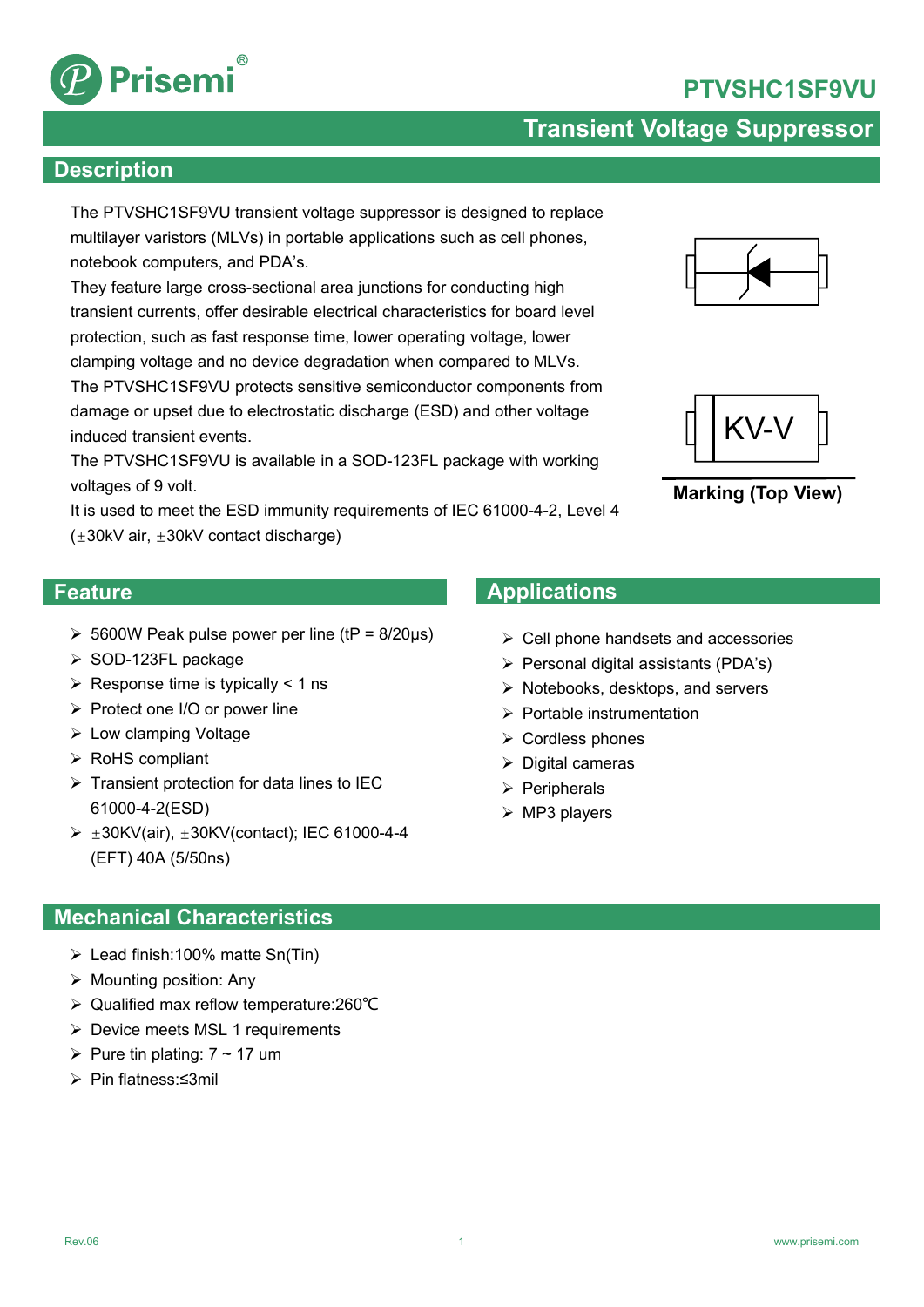# **Transient Voltage Suppressor No. 2018 1998 1999 PTVSHC1SF9VU**

## **Electronics Parameter**

| <b>Symbol</b>     | <b>Parameter</b>                           |  |  |
|-------------------|--------------------------------------------|--|--|
| $V_{RWM}$         | Peak Reverse Working Voltage               |  |  |
| l <sub>R</sub>    | Reverse Leakage Current @ V <sub>RWM</sub> |  |  |
| $\rm V_{BR}$      | Breakdown Voltage $@I_{\tau}$              |  |  |
| $I_T$             | <b>Test Current</b>                        |  |  |
| $I_{\mathsf{PP}}$ | Maximum Reverse Peak Pulse Current         |  |  |
| $V_C$             | Clamping Voltage $@$ I <sub>PP</sub>       |  |  |
| $P_{PP}$          | Peak Pulse Power                           |  |  |
| $C_{.1}$          | <b>Junction Capacitance</b>                |  |  |
| ΙF                | <b>Forward Current</b>                     |  |  |
| V⊧                | Forward Voltage $@I_{F}$                   |  |  |



# **Electrical characteristics per line@25℃ (unless otherwise specified)**

| <b>Parameter</b>             | <b>Symbol</b>              | <b>Conditions</b>                 | Min.                     | Typ. | Max.                     | <b>Units</b> |
|------------------------------|----------------------------|-----------------------------------|--------------------------|------|--------------------------|--------------|
| Peak Reverse Working Voltage | $\rm V_{RWM}$              |                                   | $\overline{\phantom{0}}$ |      | 9                        | V            |
| <b>Breakdown Voltage</b>     | $\mathsf{V}_{\mathsf{BR}}$ | $I_t = 1mA$                       | 9.5                      | 10.2 | 11.5                     | V            |
| Reverse Leakage Current      | ΙR                         | $V_{RWM} = 9V$                    |                          |      | 5                        | μA           |
| <b>Clamping Voltage</b>      | $V_C$                      | $I_{PP}$ = 200A, $t_P$ = 8/20µs   |                          | 20.5 | 22                       | $\vee$       |
| <b>Clamping Voltage</b>      | $V_C$                      | $I_{PP}$ = 240A, $t_{P}$ = 8/20µs |                          | 23   | 26                       | V            |
| <b>Junction Capacitance</b>  | Cj                         | $V_R$ = 0V, f = 1MHz              |                          | 1700 | $\overline{\phantom{a}}$ | pF           |

## **Absolute maximum rating@25℃**

| Rating                                  | <b>Symbol</b>               | <b>Value</b>    | <b>Units</b> |
|-----------------------------------------|-----------------------------|-----------------|--------------|
| Peak Pulse Power ( $t_P = 8/20 \mu S$ ) | $P_{PP}$                    | 5600            | W            |
| <b>Lead Soldering Temperature</b>       | Ιı                          | 260 (10 sec)    | °C           |
| Junction Temperature                    | $\mathsf{T}_4$              | $-55$ to $+150$ | °C           |
| Storage Temperature                     | $\mathsf{T}_{\textsf{STG}}$ | $-55$ to $+150$ | °C           |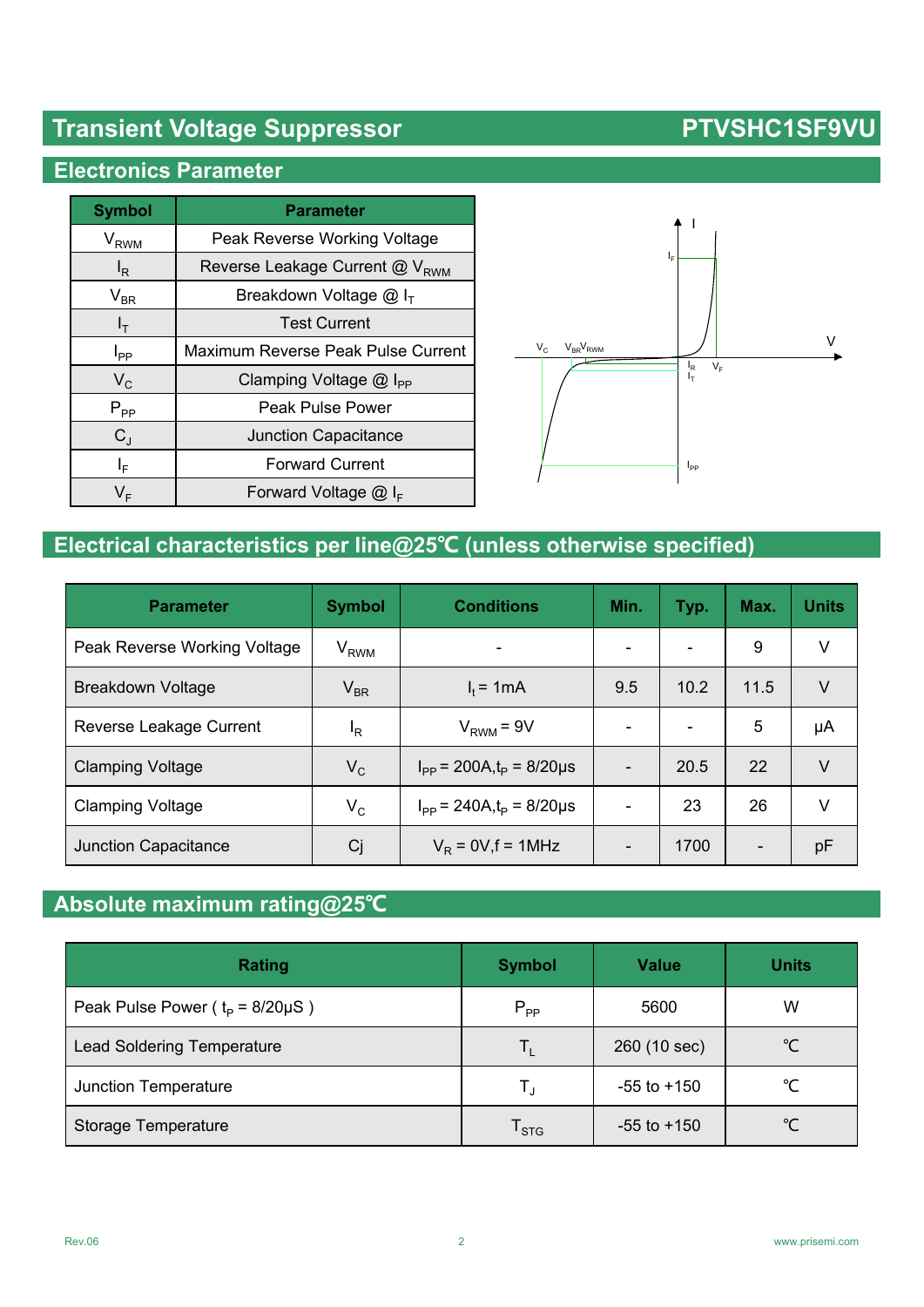# **Transient Voltage Suppressor PTVSHC1SF9VU**

## **Typical Characteristics**







**Fig 5. Non Repetitive Peak Pulse Power vs. Pulse time**





**Fig 4. Capacitance vs. Reveres voltage**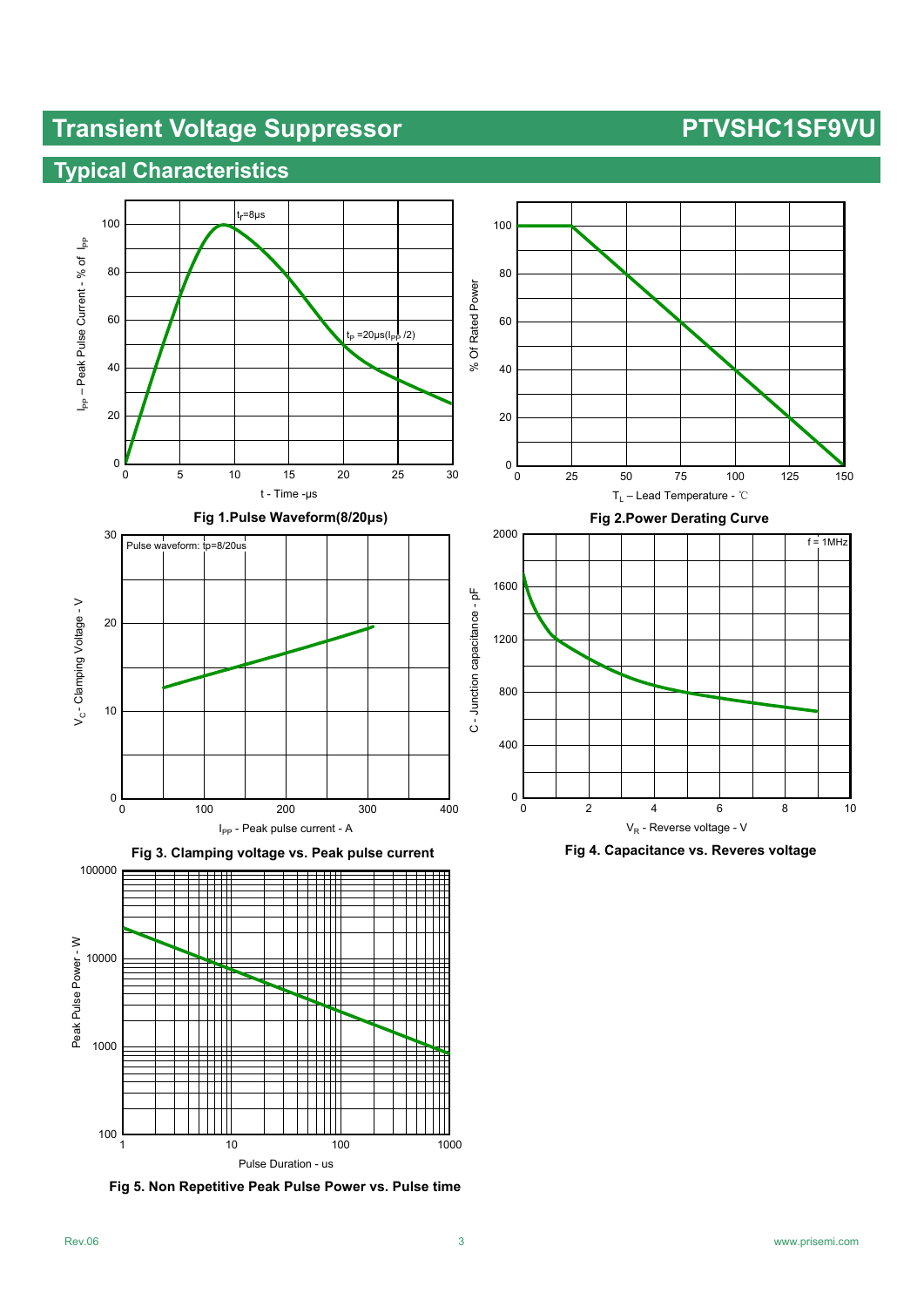# **Transient Voltage Suppressor No. 2018 1998 1999 PTVSHC1SF9VU**

## **Solder Reflow Recommendation**



Remark: Pb free for 260℃; Pb for 245℃.

## **Load with information**

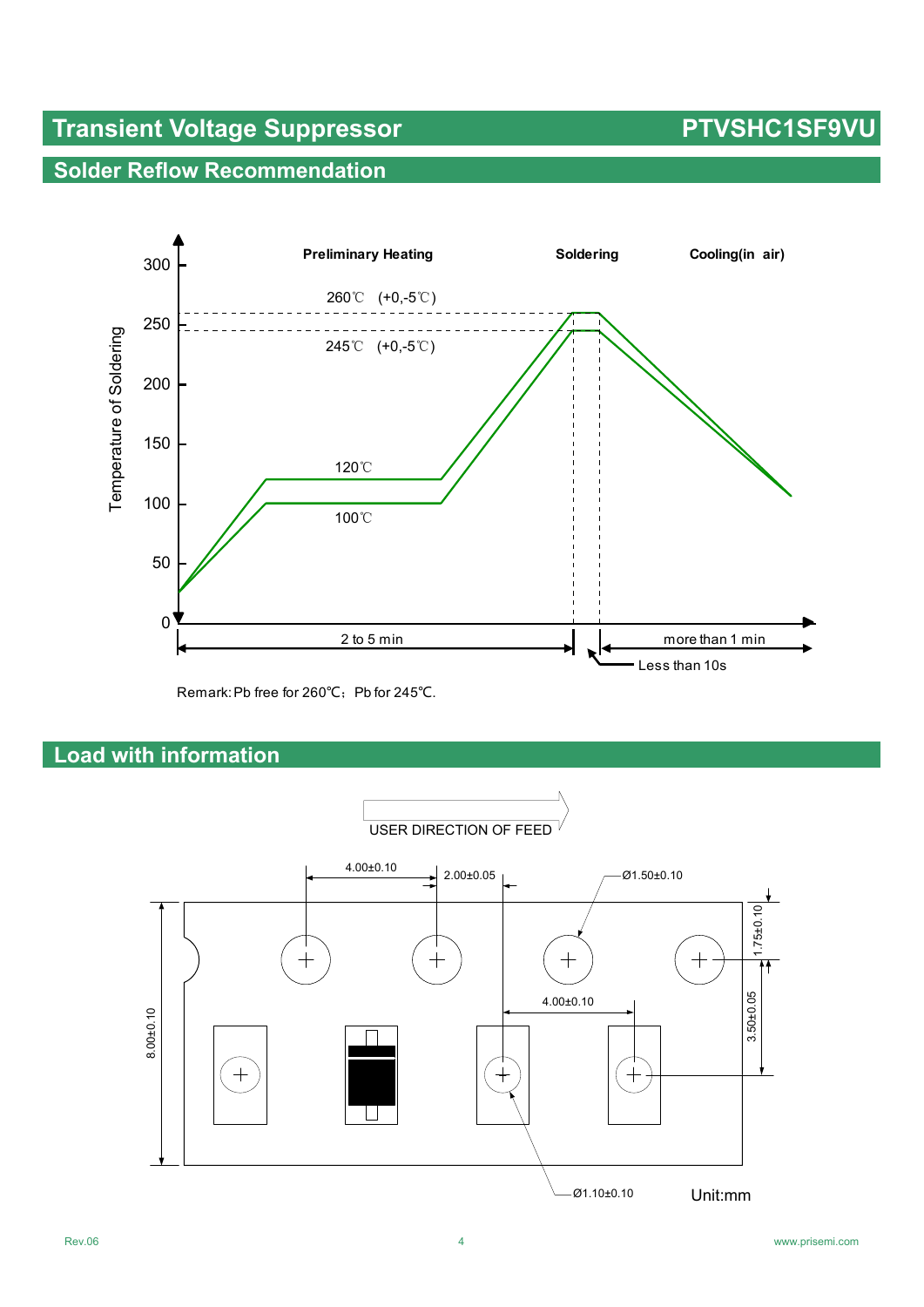## **Transient Voltage Suppressor No. 2018 1998 1999 PTVSHC1SF9VU**

## **PCB Design**

For TVS diodes a low-ohmic and low-inductive path to chassis earth is absolutely mandatory in order to achieve good ESD protection. Novices in the area of ESD protection should take following suggestions to heart:

- $\triangleright$  Do not use stubs, but place the cathode of the TVS diode directly on the signal trace.
- $\triangleright$  Do not make false economies and save copper for the ground connection.
- $\triangleright$  Place via holes to ground as close as possible to the anode of the TVS diode.
- $\triangleright$  Use as many via holes as possible for the ground connection.
- $\triangleright$  Keep the length of via holes in mind! The longer the more inductance they will have.

### **Product dimension (SOD-123FL)**







Top View

E



Bottom View

| Dim               | <b>Millimeters</b> |            | <b>Inches</b> |            |  |
|-------------------|--------------------|------------|---------------|------------|--|
|                   | Min                | <b>Max</b> | Min           | <b>Max</b> |  |
| A                 | 0.80               | 0.98       | 0.031         | 0.039      |  |
| C                 | 0.05               | 0.25       | 0.002         | 0.010      |  |
| ${\sf H}_{\sf E}$ | 3.50               | 3.90       | 0.138         | 0.154      |  |
| E                 | 1.55               | 1.95       | 0.061         | 0.077      |  |
| D                 | 2.50               | 2.90       | 0.098         | 0.114      |  |
| g                 | 0.50               | 1.10       | 0.020         | 0.043      |  |
| e                 | 0.60               | 1.00       | 0.024         | 0.039      |  |
| k                 | 0.10               |            | 0.004         |            |  |
| ∠                 | 7∘                 |            | $7^{\circ}$   |            |  |



Suggested PCB Layout

Unit:mm

### **Ordering information**

| <b>Device</b> | <b>Package</b>      | Reel | <b>Shipping</b>    |
|---------------|---------------------|------|--------------------|
| PTVSHC1SF9VU  | SOD-123FL (Pb-Free) | 7"   | 3000 / Tape & Reel |